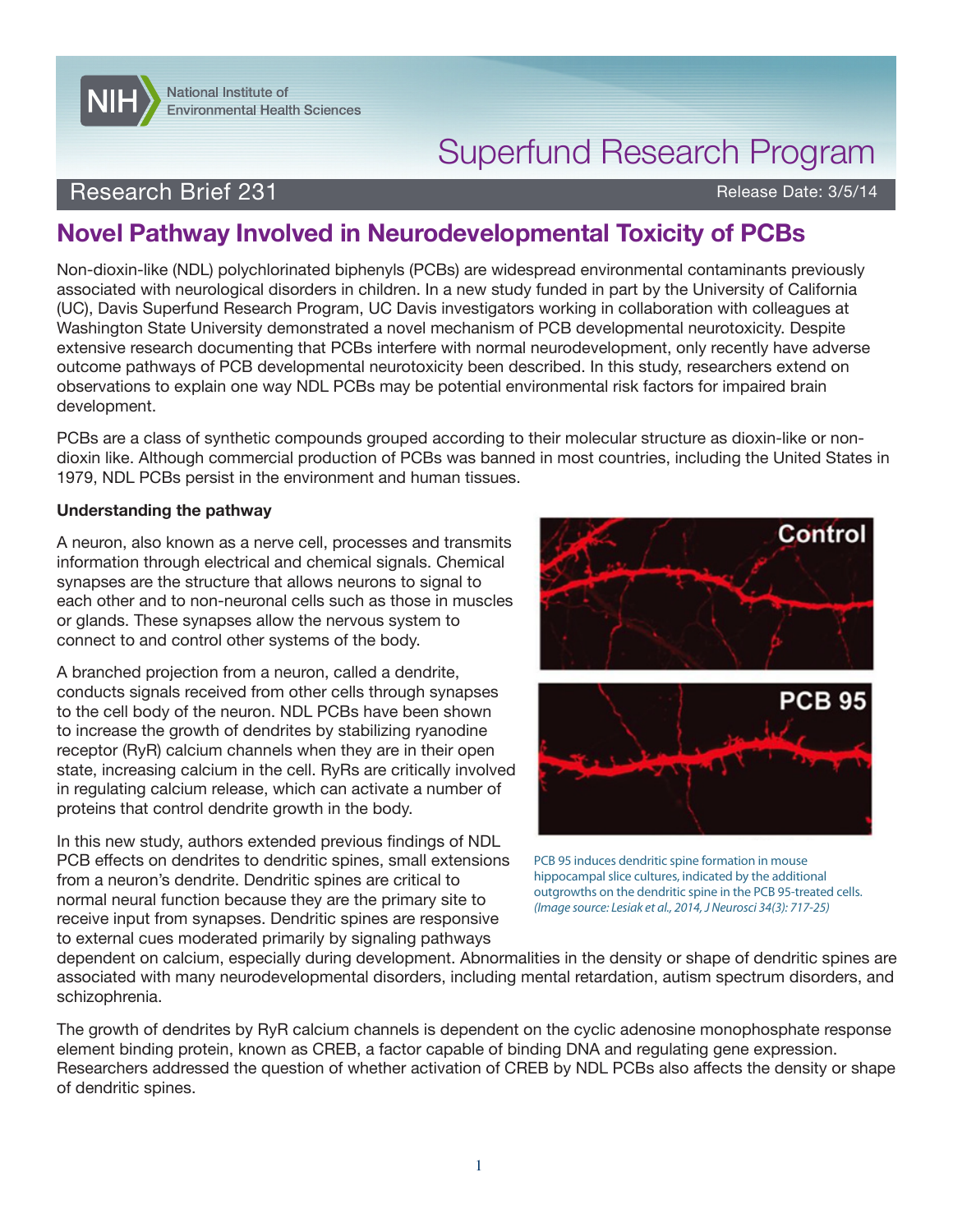#### **Pinpointing the mechanism of toxicity**

PCB 95, a form of NDL PCBs, was administered to neuronal cell cultures from the hippocampus of the rat brain to identify the density of dendritic spines and potential for PCB 95 to modulate the signaling pathways that normally control dendritic spine formation.

Study authors found that PCB 95 significantly increased the number of dendritic spines and synapses, indicating abnormal growth and signaling. This also coincided with an increase in the production of a specific short noncoding RNA molecule, miR132, which functions to regulate protein expression via inhibition of mRNA. Specifically, miRN132 suppresses the creation of the protein p250GAP that regulates the formation of synapses between neurons, or synaptogenesis.

Although synaptogenesis occurs throughout a human's life, synapse formation peaks during early brain development, making this an important period for normal neurodevelopment and a potentially critical window of susceptibility for PCB exposure.

These results demonstrate a novel mechanism of PCB developmental neurotoxicity where RyR sensitization modulates spine formation and synaptogenesis by increasing the production of miR132. Because miR132 interacts with several proteins involved in cognitive impairment and autism spectrum disorders, the authors speculate that PCB 95 exposure may contribute to increased risk for similar neurodevelopmental disorders.



Model of PCB 95-induced synaptogenesis. PCB 95 exposure sensitizes RyR1 and RyR2 to increase release of internal calcium stores. Increased cytoplasmic calcium triggers CREB, turning the protein on, stimulating CREB-dependent transcription. CREB activation increases creation of miR132 that then suppresses p250GAP translation. The decreased translation of p250GAP effectively releases inhibition of the Rac1 protein, which increases synaptogenesis. *(Figure source: Lesiak et al., 2014, J Neurosci 34(3): 717-25)*